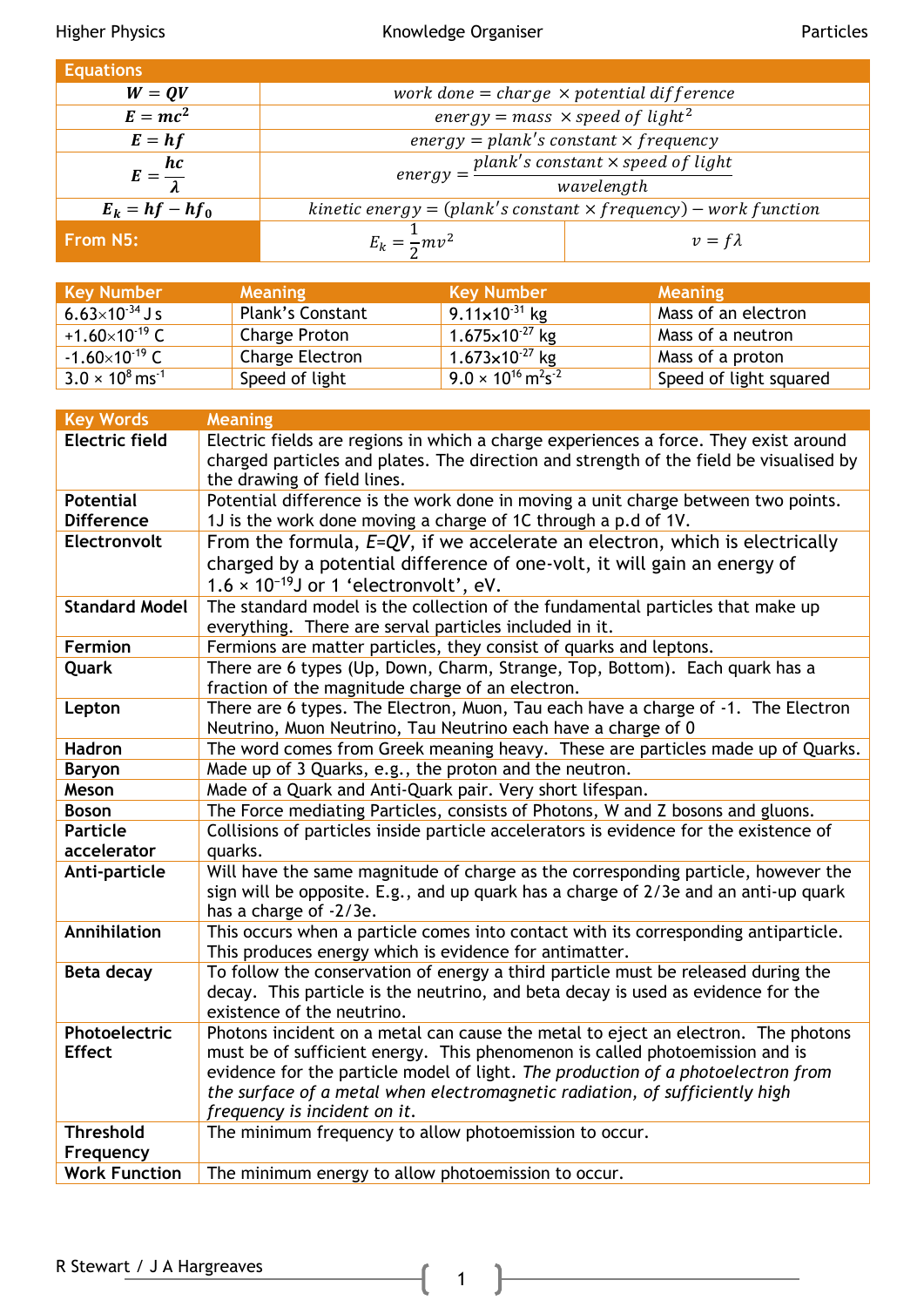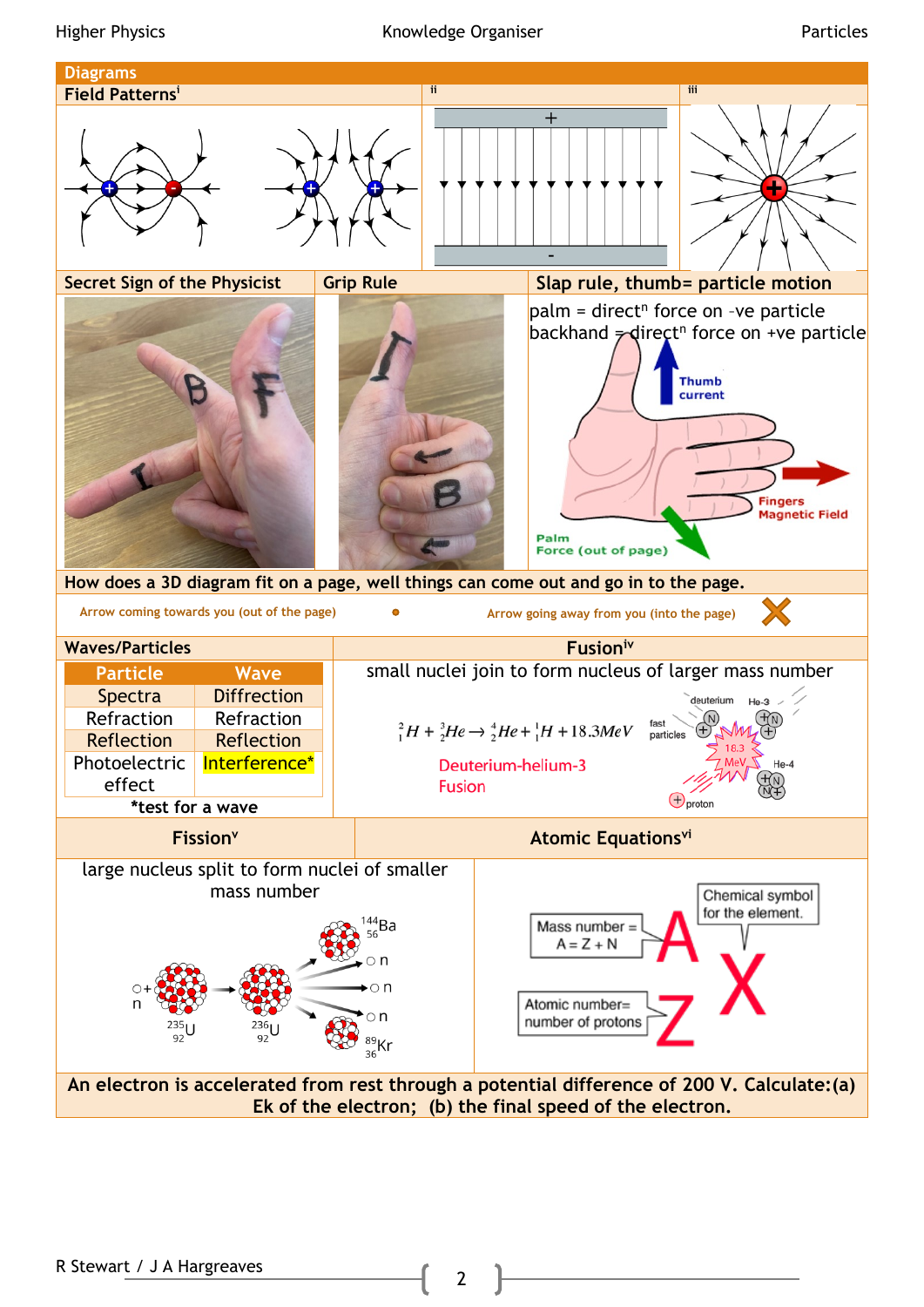| <b>Higher Physics</b>                                                                                                                                                                                                                                                                                                                                                                                                                         |                   |                                        | Knowledge Organiser                                                            |       | Particles                                                                                                                                         |  |  |
|-----------------------------------------------------------------------------------------------------------------------------------------------------------------------------------------------------------------------------------------------------------------------------------------------------------------------------------------------------------------------------------------------------------------------------------------------|-------------------|----------------------------------------|--------------------------------------------------------------------------------|-------|---------------------------------------------------------------------------------------------------------------------------------------------------|--|--|
| $E_K$ = $E_w$ by the electric field<br>$E_K = QV$<br>$E_K = 1.60 \times 10^{-19} \times 200$<br>$E_K$ = 3.20 $\times$ 10 <sup>-17</sup> J                                                                                                                                                                                                                                                                                                     |                   |                                        | cathode<br>heater                                                              |       | anode                                                                                                                                             |  |  |
| $E_{K} = \frac{1}{2}mv^2$<br>$3.20 \times 10^{-17} = 0.5 \times 9.11 \times 10^{-31} \times V^2$<br>$V^2$ = 7.025 $\times$ 10 <sup>13</sup>                                                                                                                                                                                                                                                                                                   |                   |                                        |                                                                                | 5.0kV |                                                                                                                                                   |  |  |
| $V = 8.38 \times 10^6$ m s <sup>-1</sup>                                                                                                                                                                                                                                                                                                                                                                                                      |                   |                                        |                                                                                |       | vacuum                                                                                                                                            |  |  |
| <b>Nuclear reaction</b><br>A nuclear fission reaction is shown<br>opposite.                                                                                                                                                                                                                                                                                                                                                                   |                   |                                        |                                                                                |       | $\frac{1}{0}n + \frac{235}{92}U \rightarrow \frac{98}{42}Mo + \frac{136}{54}Xe + 2\frac{1}{0}n + 4\frac{0}{1}e$                                   |  |  |
| This releases energy.                                                                                                                                                                                                                                                                                                                                                                                                                         |                   |                                        | Mass Before                                                                    |       | Mass after                                                                                                                                        |  |  |
| Why is energy released during fusion                                                                                                                                                                                                                                                                                                                                                                                                          |                   | $^{235}_{92}U$                         | 3.90088×10 $25$ kg                                                             |       | $^{98}_{42}$ Mo<br>1.6249×10 <sup>-25</sup> kg                                                                                                    |  |  |
| and fission reactions?                                                                                                                                                                                                                                                                                                                                                                                                                        |                   | $n_0^1$<br>1.6749×10 <sup>-27</sup> kg |                                                                                |       | $^{136}_{54}$ Xe<br>$2.2556\times10^{-25}$ kg                                                                                                     |  |  |
| The mass of the products is less<br>than the mass of the reactants.                                                                                                                                                                                                                                                                                                                                                                           |                   |                                        | Total 3.917629×10 <sup>-25</sup> kg                                            |       |                                                                                                                                                   |  |  |
| The difference in mass is                                                                                                                                                                                                                                                                                                                                                                                                                     |                   |                                        |                                                                                |       | $2\frac{1}{0}n$<br>$3.3498\times10^{27}$ kg                                                                                                       |  |  |
| converted to energy according to                                                                                                                                                                                                                                                                                                                                                                                                              |                   |                                        |                                                                                |       | $4\,^0_{-1}e$<br>$3.32\times10^{-30}$ kg                                                                                                          |  |  |
| $E=mc^2$                                                                                                                                                                                                                                                                                                                                                                                                                                      |                   |                                        |                                                                                |       | Total 3.914031×10 <sup>-25</sup> kg                                                                                                               |  |  |
| Mass difference                                                                                                                                                                                                                                                                                                                                                                                                                               |                   |                                        |                                                                                |       | <b>Energy equivalence</b>                                                                                                                         |  |  |
| Mass Before                                                                                                                                                                                                                                                                                                                                                                                                                                   |                   | Mass after                             |                                                                                |       | mass change $=$ mass before $-$ mass                                                                                                              |  |  |
| $^{235}_{92}U$<br>3.90088 $\times$ 10 <sup>-25</sup> kg                                                                                                                                                                                                                                                                                                                                                                                       | $^{98}_{42}$ Mo   |                                        | 1.6249×10 $25$ kg                                                              |       | after<br>mass change = $3.917629\times10^{-25}$ kg                                                                                                |  |  |
| $^{136}_{54}$ Xe<br>$n_0^1$<br>1.6749×10 $27$ kg                                                                                                                                                                                                                                                                                                                                                                                              |                   | $2.2556\times10^{-25}$ kg              |                                                                                |       | $-3.914031\times10^{-25}$ kg<br>mass change = $3.598 \times 10^{-28}$ kg                                                                          |  |  |
| Total 3.917629×10 <sup>-25</sup> kg                                                                                                                                                                                                                                                                                                                                                                                                           | $2\frac{1}{0}h$   | 3.3498 $\times$ 10 <sup>-27</sup> kg   |                                                                                |       | energy equivalence:<br>$E=mc^2$<br>$E = 3.598 \times 10^{-28} \times (3 \times 10^8)^2$                                                           |  |  |
|                                                                                                                                                                                                                                                                                                                                                                                                                                               | $4\,{}^{0}_{-1}e$ | $3.32\times10^{-30}$ kg                |                                                                                |       | $E = 3.598 \times 10^{-28} \times 9 \times 10^{16}$<br>$E = 3.24 \times 10^{-11}$ J                                                               |  |  |
| Usually the mass of the beta<br>particles are ignored as they<br>play a minimal effect on the<br>mass difference.                                                                                                                                                                                                                                                                                                                             |                   | Total 3.914031×10-25 kg                |                                                                                |       | The same method works for<br>fusion reactions                                                                                                     |  |  |
|                                                                                                                                                                                                                                                                                                                                                                                                                                               |                   |                                        |                                                                                |       | Nuclear fusion reactors require charged particles at a very high temperature (plasma) which                                                       |  |  |
| have to be contained by magnetic fields.                                                                                                                                                                                                                                                                                                                                                                                                      |                   |                                        |                                                                                |       |                                                                                                                                                   |  |  |
|                                                                                                                                                                                                                                                                                                                                                                                                                                               |                   |                                        | Photo Electric effectvii                                                       |       |                                                                                                                                                   |  |  |
| The photoelectric effect is<br>evidence for the particle model of<br>light.<br>Photons of sufficient energy (high<br>frequency) can eject electrons<br>from the surface of materials<br>(photoemission).<br>The threshold frequency, $f_0$ is the<br>minimum frequency of a photon<br>required for photoemission.<br>The work function, W or $hf_0$ of a<br>material is the minimum energy<br>of a photon required to cause<br>photoemission. |                   |                                        | Positively or negatively<br>charged zinc plate<br>Red laser light<br>no effect |       | Positively charged zinc plate<br>Negatively charged zinc plate<br>Ultra violet light<br>Ultra violet Irghi<br>no effect<br>Leaf falls immediately |  |  |

ŀ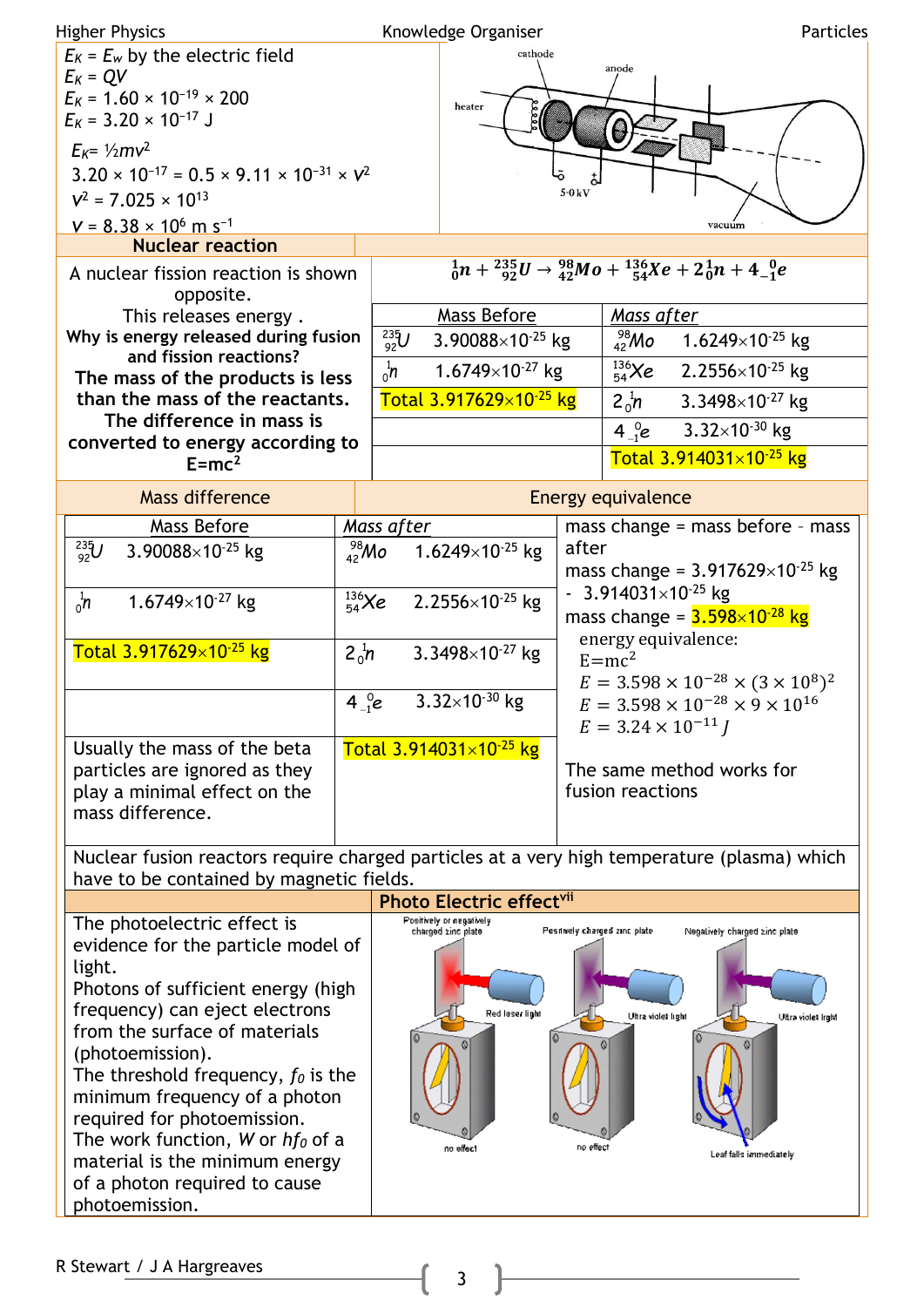

R Stewart / J A Hargreaves